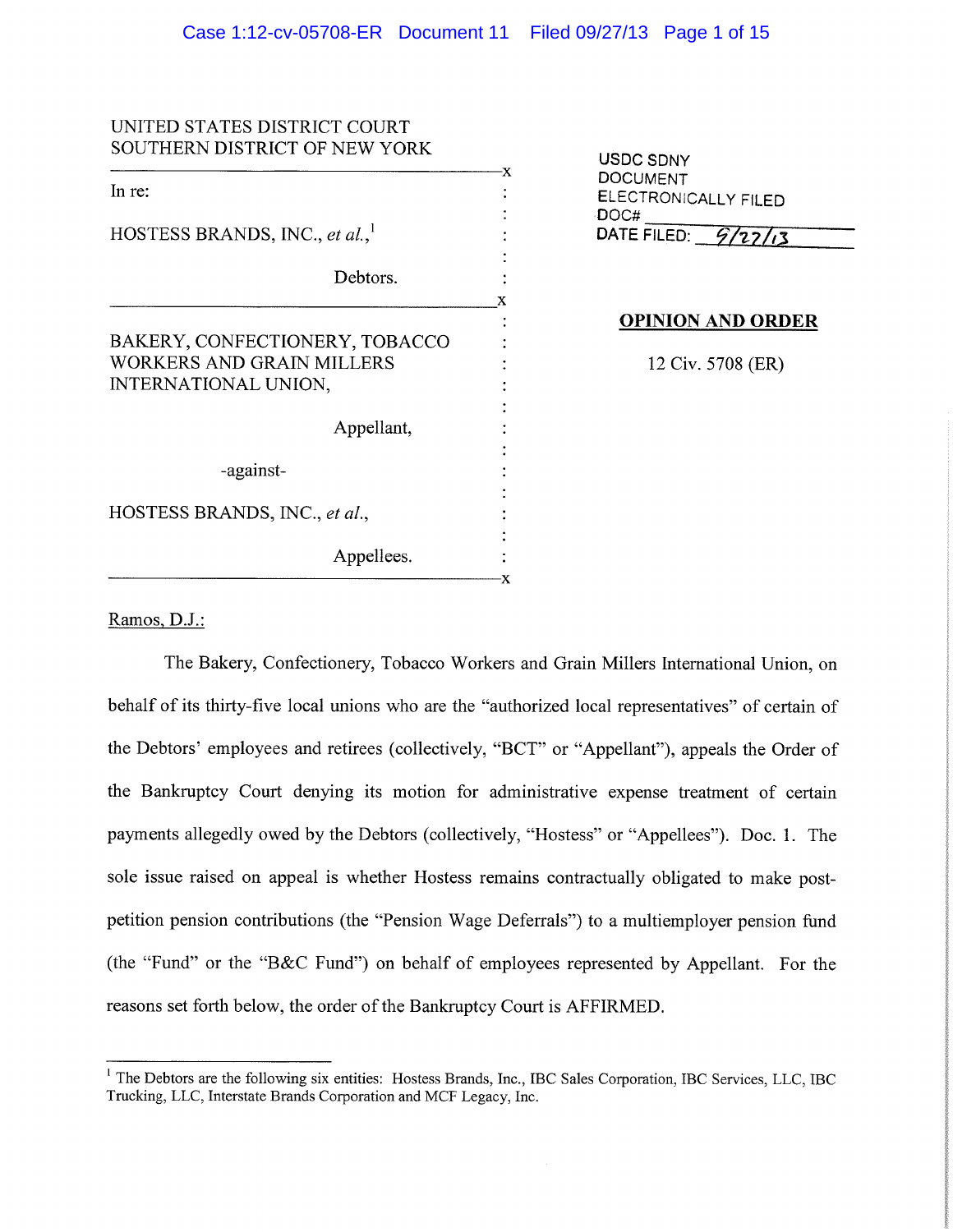# **I. Background**

The following facts are not disputed unless otherwise noted.

Hostess currently has 117 collective bargaining agreements with local affiliates of BCT (the "CBAs"), which govern employees' wages, benefits, and working conditions. Appellant's Br. at 3, Doc. 5. Prior to December 2011, Hostess served as a participating employer in the Bakery and Confectionery Union and International Health Benefits and Pension Fund (the "B&C Fund" or the "Fund"), a multiemployer pension fund that covers BCT members, including Hostess employees and retirees. *Id.* at 4; Appellees' Br. at 1, Doc. 6. The B&C Fund Agreement and Declaration of Trust (the "Trust Agreement"), which is specifically incorporated into the CBAs, governs the relationship between Hostess and the B&C Fund. Appellant's Br. at 4-5; Decl. of Frank Hurt in Support of BCT Admin. Expense Mot. ("Hurt Decl."), Ex. A (representative CBA at Art. XII: Pension), Bankr. Doc. 863-2 (the CBAs state that "[t]he Employer hereby agrees to be bound as a party by all the terms and provisions of the [Trust Agreement  $\vert \ldots \vert$  and said [Trust] Agreement is made part hereof by reference.").

A subsection of one article within each CBA pertains specifically to pensions. The vast majority of the CBAs (111 of 117) require Hostess to make payments to the B&C Fund on behalf of represented employees. Appellant's Br. at 3-4; Appellees' Br. at 4 n.3 (citing Mem. of Law of B&C Fund in Support of BCT Admin. Expense Mot., Bankr. Doc. 1123). The B&C Fund is the sole mechanism specified by the CBAs through which covered employees may receive pension contributions. *See, e.g.*, Hurt Decl., Ex. A (representative CBA at Art. XII: Pension) ("The Employer agrees to make payments to the [B&C] Fund for each employee working in job classifications covered by the said [CBA] …"). In addition, the pension-related clauses within the CBAs include language specifying that "[t]his clause encompasses the sole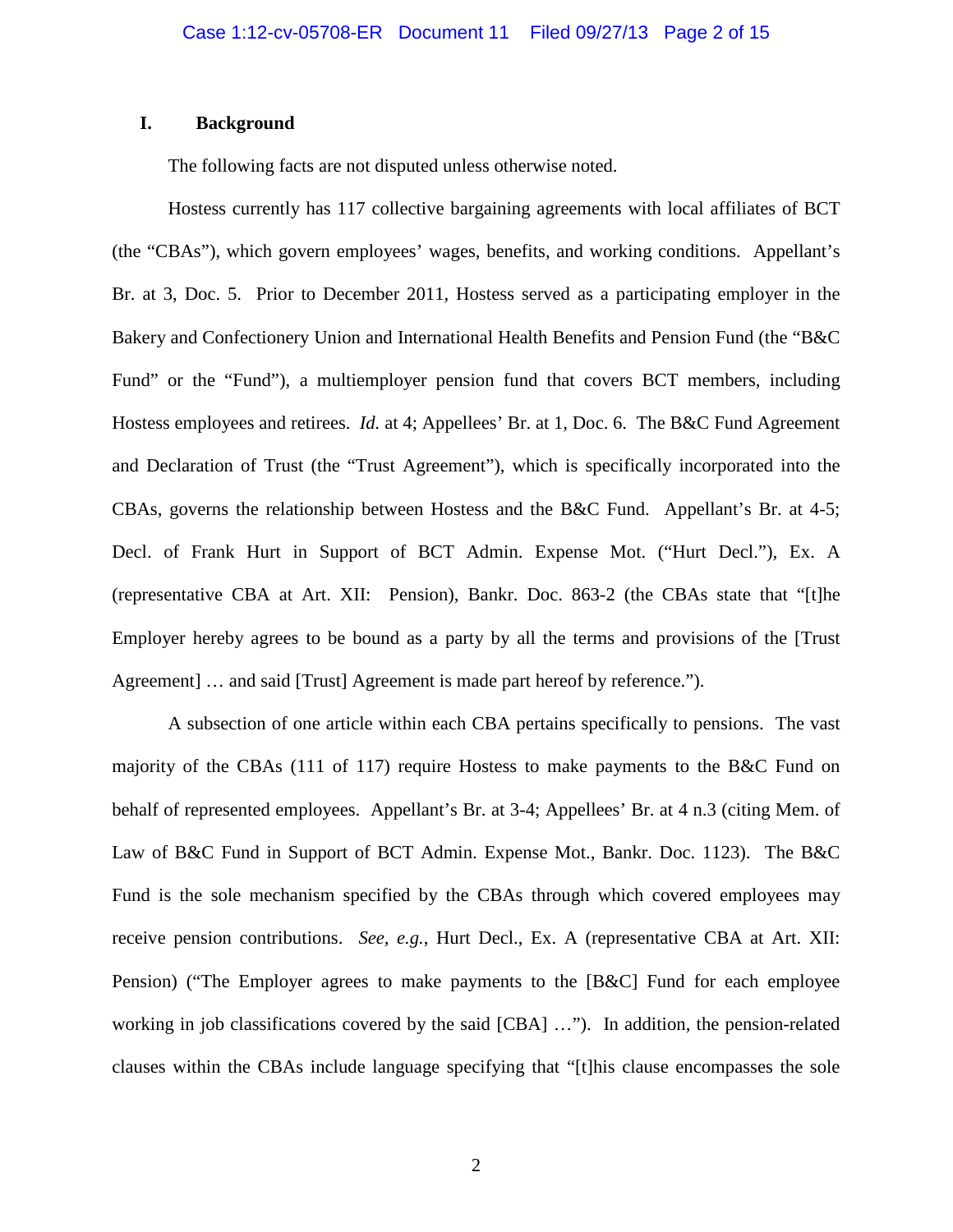# Case 1:12-cv-05708-ER Document 11 Filed 09/27/13 Page 3 of 15

and total agreement between the Employer and the Union with respect to pensions or retirement."[2](#page-2-0) *Id.*

Under the Trust Agreement, only the employees "of a contributing employer" have a right to accrue benefits, and the trustees of the B&C Fund have the authority to terminate an employer's participation in the B&C Fund. Appellees' Br. at 7, Appendix A (Trust Agreement at Art. VI § 2; Art. XII § 1). "All contributions shall be made effective as required by the [CBA] and shall continue to be paid as long as the Employer is so obligated pursuant to the [CBA] or until he ceases to be an Employer within the meaning of this Agreement." *Id.* (Trust Agreement at Art. V § 2). The Trust Agreement specifically provides that "[a]n Employer shall cease to be an Employer within the meaning of [the Trust Agreement] when he is no longer obligated, pursuant to a [CBA], to make contributions to the Pension Fund, or, as determined by the Trustees, when [the Employer] is delinquent in his contributions or reports to the Pension Fund." *Id.* (Trust Agreement at Art. XII § 1). The Trust Agreement also contains a provision stating that covered employees have no "right, title or interest in or to the Fund or any property of the Fund … except as may be specifically determined by the Trustees." *Id.* (Trust Agreement at Art. XII § 2).

In August 2011, due to financial difficulties, Hostess became unable to make their contribution payments to the B&C Fund and thirty-nine other multiemployer pension funds in which it had been participating. Appellees' Br. at 7; Appellant's Br. at 4. On November 10, 2011, the B&C Fund informed Hostess that on December 10, 2011, it would become delinquent in its contribution payments in excess of 120 days, and that, "once an employer's account

<span id="page-2-0"></span><sup>&</sup>lt;sup>2</sup> As discussed *infra*, all of the CBAs at issue include "sole and total agreement" language except for the following three: BCT Local 37, Henderson Bake Shop CBA (Appendix C to Appellees' Br.); BCT Local 503, Fayetteville and Lumberton Route Sales Representatives and Thrift Stores CBA (Appendix D to Appellees' Br.); and BCT Local 372B, Indianapolis Bakery Outlet CBA (Appendix E to Appellees' Br.). *See also* Hr'g Tr. 87:19 – 87:22, Jun. 19, 2012.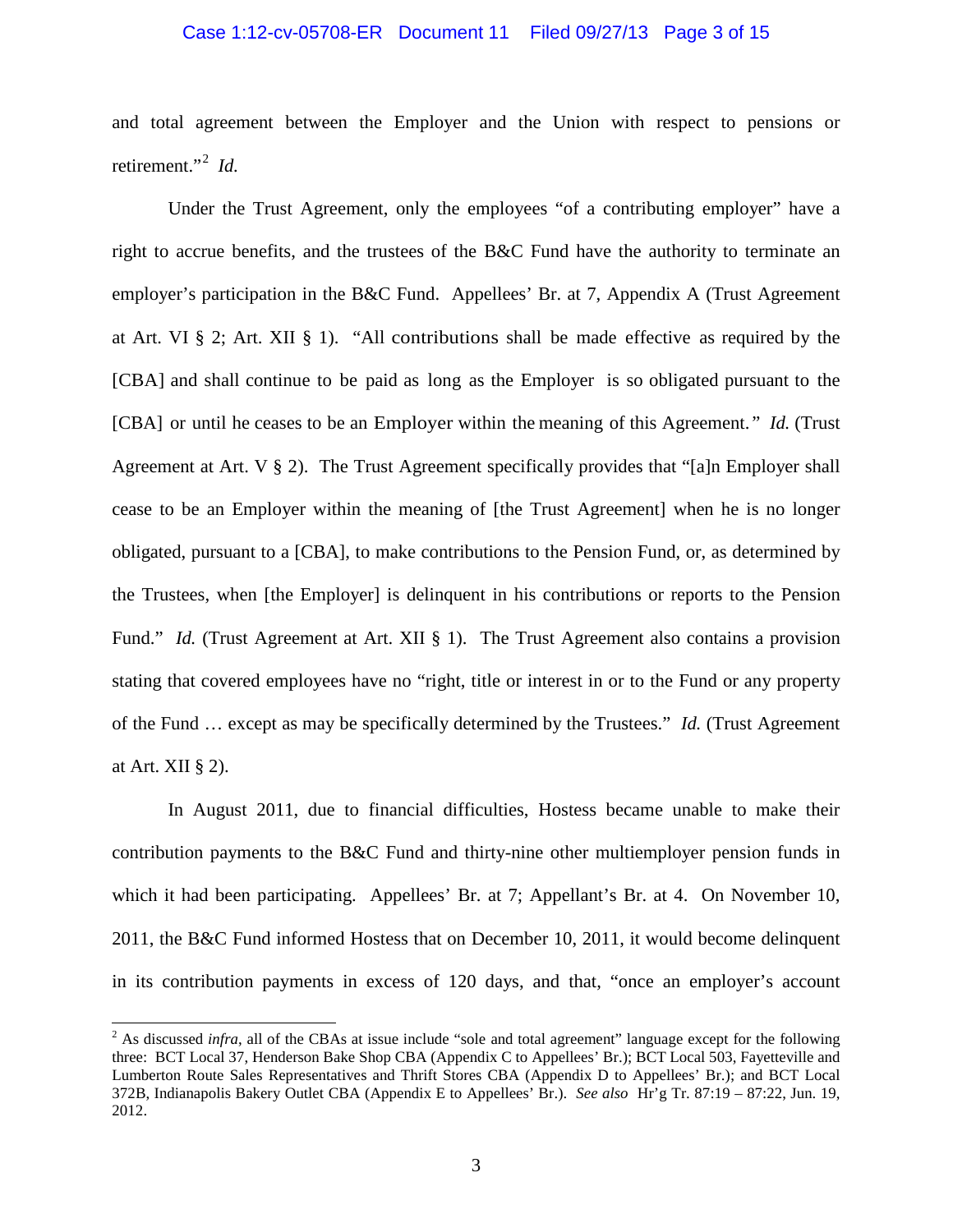# Case 1:12-cv-05708-ER Document 11 Filed 09/27/13 Page 4 of 15

becomes delinquent to the Fund for 120 days or more," the B&C Fund's policy is to terminate that employer's participation. Appellees' Br. at 8, Appendix H (Nov. 10, 2011 Letter). At that time, the B&C Fund "made clear that upon the Debtors' termination, the Debtors' employees would no longer accrue benefits under the B&C Fund." *Id.*

On December 15, 2011, the B&C Fund notified Hostess that "[e]ffective December 10, 2011, your participation in the [B&C] Fund was terminated due to your failure to contribute to the fund for 120 days or more," and "the Trustees [have] the power to terminate in the event of continued delinquency." *Id.* at 8, Appendix J (Dec. 15, 2011 Termination Letter). In addition, the B&C Fund assessed \$919,806,165 of withdrawal liability against Hostess due to its total withdrawal. *Id.* at 8, Appendix I (Dec. 12, 2011 Demand for Withdrawal Liability).

On January 11, 2012, Hostess filed for Chapter 11 bankruptcy protection. Voluntary Petition, Bankr. Doc. 1. As of January 11, 2012, approximately 7,000 of Hostess's 19,000 employees were represented by BCT. Appellees' Br. at 4. Pursuant to the Bankruptcy Code, the Debtors were authorized to continue to operate their business and manage their properties as debtors in possession. *Id.* Subsequent to the initiation of the Chapter 11 bankruptcy proceeding, employees represented by BCT continued to work for Hostess. Appellant's Br. at 4. Appellant claims that, pursuant to the CBAs, as of May 9, 2012, Hostess owed its unionized employees approximately \$14,000,000 in Pension Wage Deferrals that accrued after January 11, 2012.<sup>[3](#page-3-0)</sup> Id. at 5.

<span id="page-3-0"></span> $3$  Appellant claims that Hostess now owes more, as contribution dues have continued to accrue since May 2012, but does not specify another amount. Appellant's Br. at 5.

On May 4, 2012, the Bankruptcy Court granted Hostess's motion to (a) reject certain CBAs and (b) modify certain retiree benefit obligations pursuant to Sections 1113(c) and 1114(g) of the Bankruptcy Code. *See* Bankr. Doc. 848. According to Appellant, as of May 9, 2012, Hostess had not implemented the terms of the section 1113/1114 proposal authorized by the Bankruptcy Court, and therefore Hostess continued to have an obligation to pay postpetition wages and benefits to covered employees as they became due under the CBAs. *See* Appellant's Br. at 5 n.2; BCT Admin. Expense Mot. ¶¶ 9-10, Bankr. Doc. 863.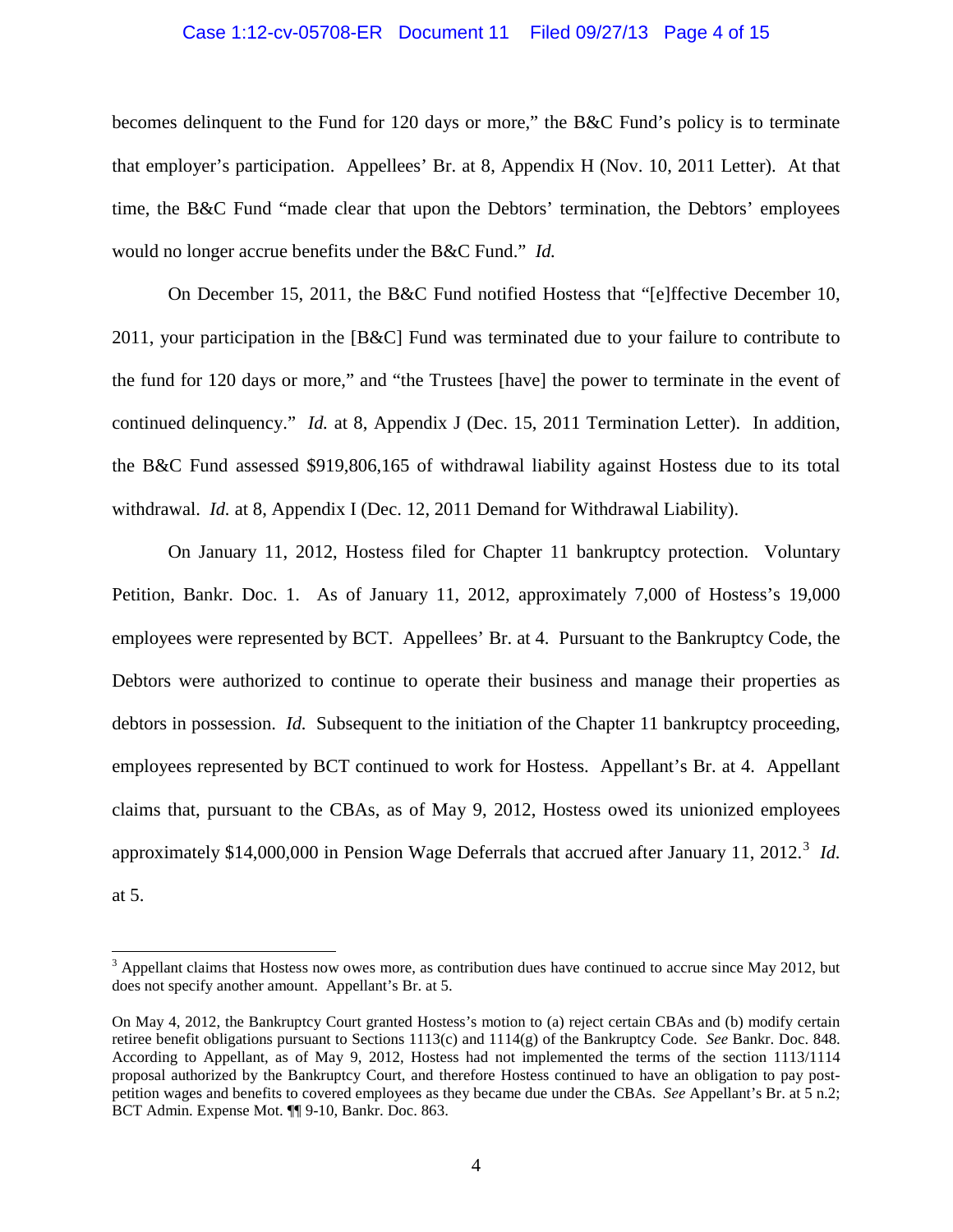# Case 1:12-cv-05708-ER Document 11 Filed 09/27/13 Page 5 of 15

Based on the theory that the CBAs required payment of the post-petition Pension Wage Deferrals despite termination of Hostess from the B&C Fund, on May 9, 2012 Appellant filed a motion for an order seeking administrative expense treatment of the Pension Wage Deferrals and compelling Hostess to make immediate payments. [4](#page-4-0) *See* BCT Admin. Expense Mot. ("Appellant's Administrative Expense Motion"), Bankr. Doc. 863. Between April 2, 2012 and May 11, 2012, nine additional multiemployer pension funds in which Hostess had been participating (the "Other Funds"), not including the B&C Fund, filed similar motions seeking administrative expense treatment of unpaid post-petition contributions from Hostess (the "Other Funds' Motions"). *See, e.g.*, Bankr. Docs. 595, 596, 682, 737, 774, 786, 788, 841, 860; Appellant's Br. at 5. Whereas the B&C Fund terminated Hostess's participation in December 2011, none of the Other Funds elected to terminate Hostess's participation despite Hostess's failure to make contributions to them since August  $2011<sup>5</sup>$  $2011<sup>5</sup>$  $2011<sup>5</sup>$  Appellees' Br. at 9.

The Honorable Judge Drain presided over hearings on Appellant's Administrative Expense Motion and the Other Funds' Motions on May 30, 2012 and June 19, 2012. At the June 19, 2012 hearing, Judge Drain determined that the post-petition Pension Wage Deferrals that Hostess owed to the Other Funds should receive administrative expense priority. However, Judge Drain denied Appellant's Administrative Expense Motion, finding that, per the terms of the Trust Agreement, upon Hostess's expulsion from the B&C Fund in December 2011, Hostess

<span id="page-4-0"></span> <sup>4</sup> Below, Appellant argued that its claim for unpaid, post-petition contributions is entitled to an administrative expense priority under Section 503(b) of the Bankruptcy Code and that it is also entitled to current payment of postpetition contributions under Section 1113(f) of the Bankruptcy Code, which provides that a debtor shall not unilaterally terminate a CBA. Hr'g Tr. 79:12 – 79:19. Because Section 1113(f) does not address the priority to be accorded claims arising from debtors' obligations under a CBA, the Bankruptcy Court focused "solely upon whether the claim is entitled to [administrative expense] priority under Section 503(b)." Hr'g Tr. 80:1 – 80:14.

<span id="page-4-1"></span> $<sup>5</sup>$  One additional fund (the "Local 550 Fund") terminated Hostess, and filed a motion seeking administrative</sup> expenses, Bankr. Doc. 1186, but only sought administrative claims for contributions due after the petition date and *prior to termination* from the fund. *See* Appellees' Br. at 9 n.7 (citing Bankr. Doc. 1186 at 14 n.2).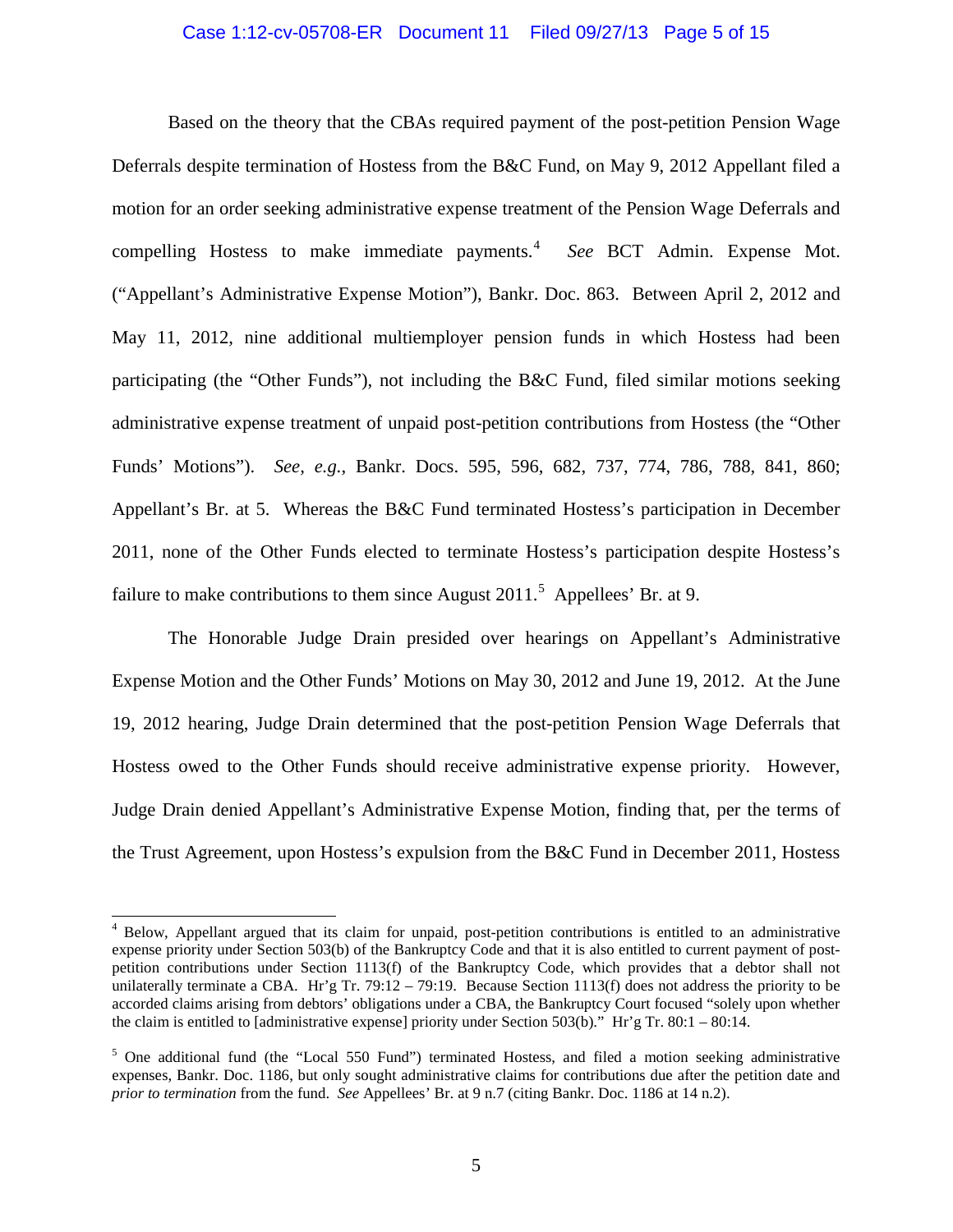# Case 1:12-cv-05708-ER Document 11 Filed 09/27/13 Page 6 of 15

ceased to be an "employer" as defined in the Trust Agreement, and was no longer required to contribute to the fund except on a withdrawal basis. Hr'g Tr.  $86:6 - 86:21$ . Thus, any claim would be for pre-petition withdrawal liability, not post-petition administrative expenses. *Id.* In addition, the Bankruptcy Court found that: (1) even if certain CBAs required Hostess to continue to make contributions on behalf of its represented employees after December 2011, the trustees' decision to terminate Hostess's participation in the B&C Fund made it impossible for Hostess to perform; and (2) the relief sought might not be feasible because the B&C Fund's prepetition actions precluded automatic reinstatement of Hostess in the B&C Fund, and it is unclear that reinstatement "could be done unilaterally over the automatic stay of Section 362 of the bankruptcy code in that such a unilateral act would, in fact, elevate … a withdrawal claim … into a hundred cent post-petition claim." Hr'g Tr. 77:3 – 89:18.

The Bankruptcy Court entered its order denying Appellant's motion on June 27, 2012. Bankr. Doc. 1168. Appellant timely filed a notice of appeal on June 28, 2012. Bankr. Doc. 1181.

#### **II. Discussion**

#### **A. Standard of Review**

This Court has jurisdiction to hear appeals from decisions of a bankruptcy court pursuant to 28 U.S.C. § 158(a), which provides in relevant part that "[t]he district courts of the United States shall have jurisdiction to hear appeals . . . from final judgments, orders, and decrees; . . . [and,] with leave of court, from other interlocutory orders and decrees ... of bankruptcy judges." 28 U.S.C. § 158(a). A district court reviews a bankruptcy court's findings of fact for clear error and its conclusions of law *de novo. Overbaugh v. Household Bank, N.A. (In re Overbaugh)*, 559 F.3d 125, 129 (2d Cir. 2009); *see* Fed. R. Bankr. P. 8013 (a district court may "affirm, modify, or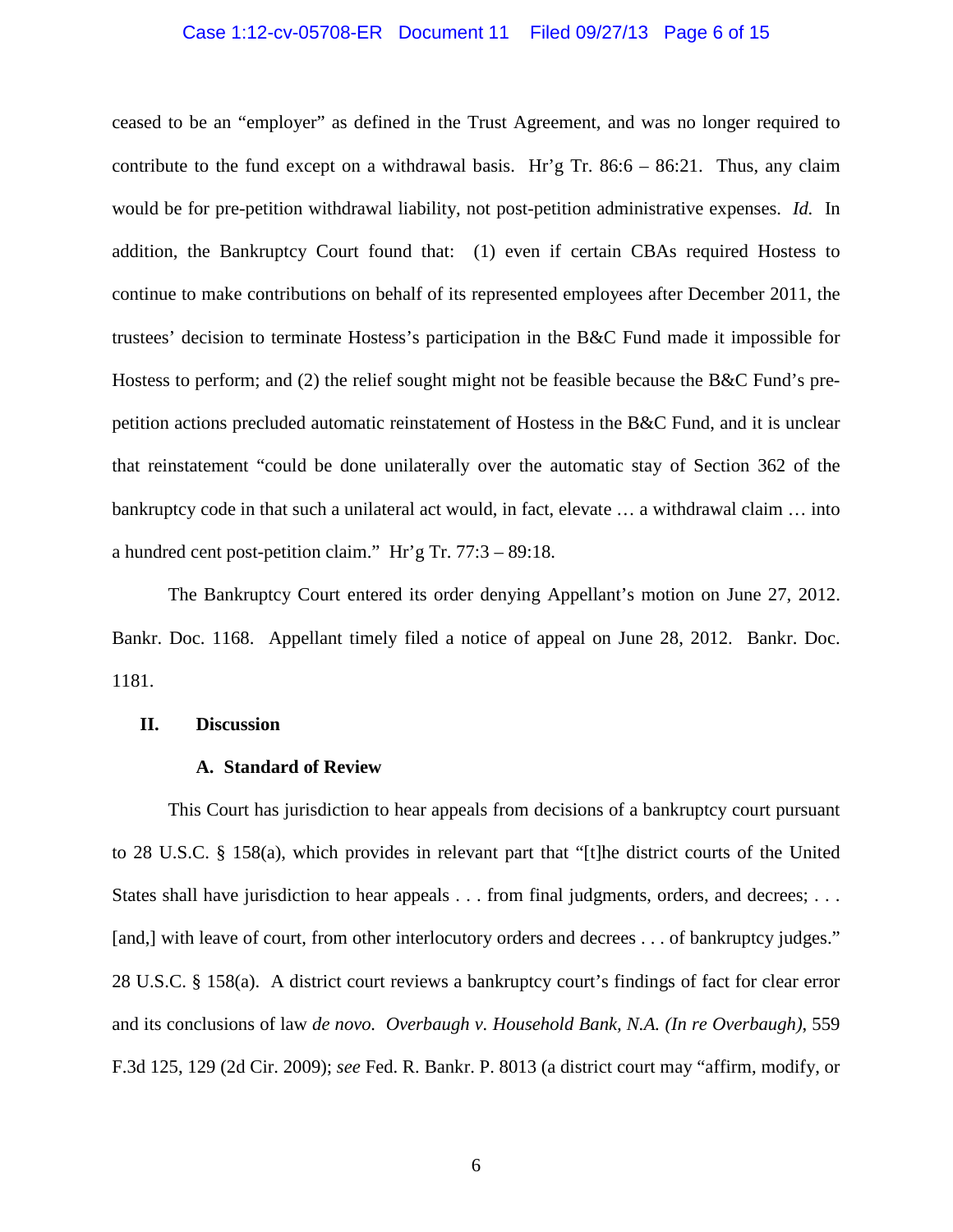## Case 1:12-cv-05708-ER Document 11 Filed 09/27/13 Page 7 of 15

reverse a bankruptcy judge's judgment, order, or decree," and "[f]indings of fact, whether based on oral or documentary evidence, shall not be set aside unless clearly erroneous").

The sole issue raised on appeal by the BCT Union is whether the Bankruptcy Court erred in concluding that Hostess does not remain contractually obligated to make post-petition Pension Wage Deferral Payments to the B&C Fund on behalf of its BCT-represented employees. Although "[t]he interpretation of a contract is generally a question of law and subject to ... *de novo* review," *Network Pub. Corp. v. Shapiro*, 895 F.2d 97, 99 (2d Cir. 1990), this general proposition applies only when the language of the contract is unambiguous. *Rothenberg v. Lincoln Farm Camp, Inc.*, 755 F.2d 1017, 1019 (2d Cir. 1985). "When the language of the contract is susceptible to more than one reasonable interpretation, the interpretation of the contract is an issue of fact." *In re Brunswick Hosp. Ctr., Inc.*, 156 B.R. 896, 899-900 (E.D.N.Y. 1993) (citation omitted).

# **B. The Bankruptcy Court Properly Denied the Administrative Expense Motion**

The case law governing the grant of an administrative expense is well-established in the Second Circuit. Section 507 of the Bankruptcy Code gives first priority to "administrative expenses allowed under [11 U.S.C.] section 503(b)," defined as including "the actual, necessary costs and expenses of preserving the estate, including wages, salaries or commissions for services rendered after the commencement of the case." 11 U.S.C.  $\S$  503(b)(1)(A). "[A]n expense is administrative only if it arises out of a transaction between the creditor and the bankrupt's trustee or debtor in possession, and only to the extent that the consideration supporting the claimant's right to payment was both supplied to and beneficial to the debtor-inpossession in the operation of the business." *Trustees of Amalgamated Ins. Fund v. McFarlin's, Inc.*, 789 F.2d 98, 101 (2d Cir. 1986) (citations and quotations omitted). "A debt is not entitled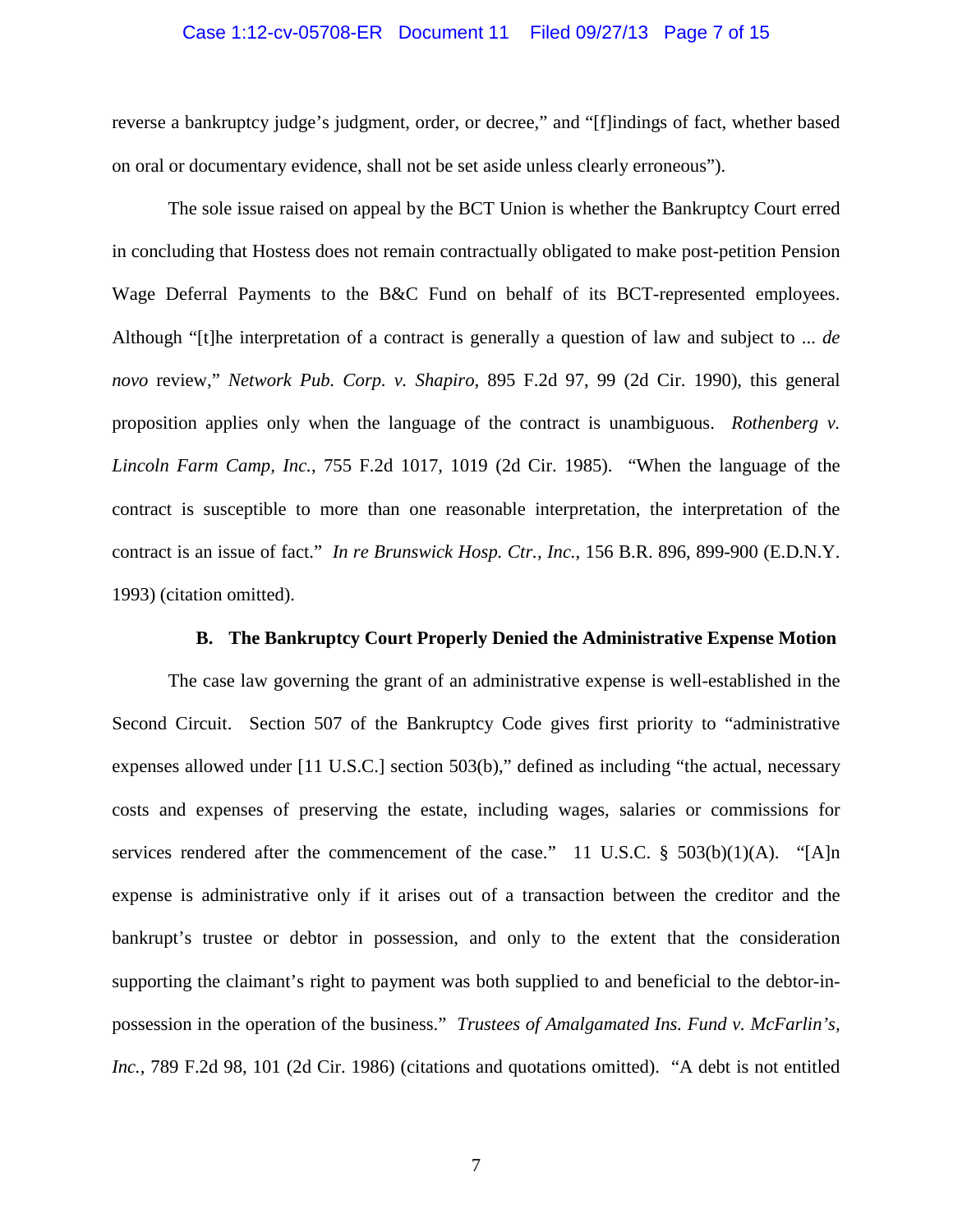# Case 1:12-cv-05708-ER Document 11 Filed 09/27/13 Page 8 of 15

to priority simply because the right to payment arises after the debtor-in-possession has begun managing the estate;" rather, there must be a post-petition transaction between the claimant and the debtor-in-possession and the consideration supporting the right to payment must have been both supplied to and beneficial to the debtor-in-possession in the operation of its business postpetition. *Id.* "Because the presumption in bankruptcy cases is that the debtor's limited resources will be equally distributed among his creditors, statutory priorities are narrowly construed." *Id.* at 100; *see also In re A.C.E. Elevator Co., Inc.*, 347 B.R. 473 (Bankr. S.D.N.Y. 2006); *In re Finley, Kumble, Wagner, Heine, Underberg, Manley, Myerson & Casey*, 160 B.R. 882, 889-90 (Bankr. S.D.N.Y. 1993); *In re Drexel Burnham Lambert Group Inc.*, 134 B.R. 482, 488 (Bankr. S.D.N.Y. 1991). "The burden of proving entitlement to priority payment as an administrative expense ... rests with the party requesting it." *In re Bethlehem Steel Corp.*, 479 F.3d 167, 172 (2d Cir. 2007) (citations omitted).

The Multiemployer Pension Plan Amendments Act ("MPPAA") provides that, if an employer withdraws from a multiemployer plan, he is liable in an amount to be determined under 29 U.S.C. § 1391 for "withdrawal liability." 29 U.S.C. § 1381(a). "Withdrawal liability" describes an employer's obligation, upon his withdrawing from a multiemployer plan requiring him to make periodic payments toward employees' insurance and pensions, to make a lump sum payment of additional money to the fund. *McFarlin's, Inc.*, 789 F.2d at 99. "This payment is required to satisfy the employer's pro rata share of the vested but unfunded benefits to be paid to employees participating in the plan, including those employed by others." *Id.* In the context of bankruptcy priorities, withdrawal liability may be considered an administrative expense, but "only if it arises out of a transaction between the creditor and the … debtor in possession and only to the extent that the consideration supporting the claimant's right to payment was both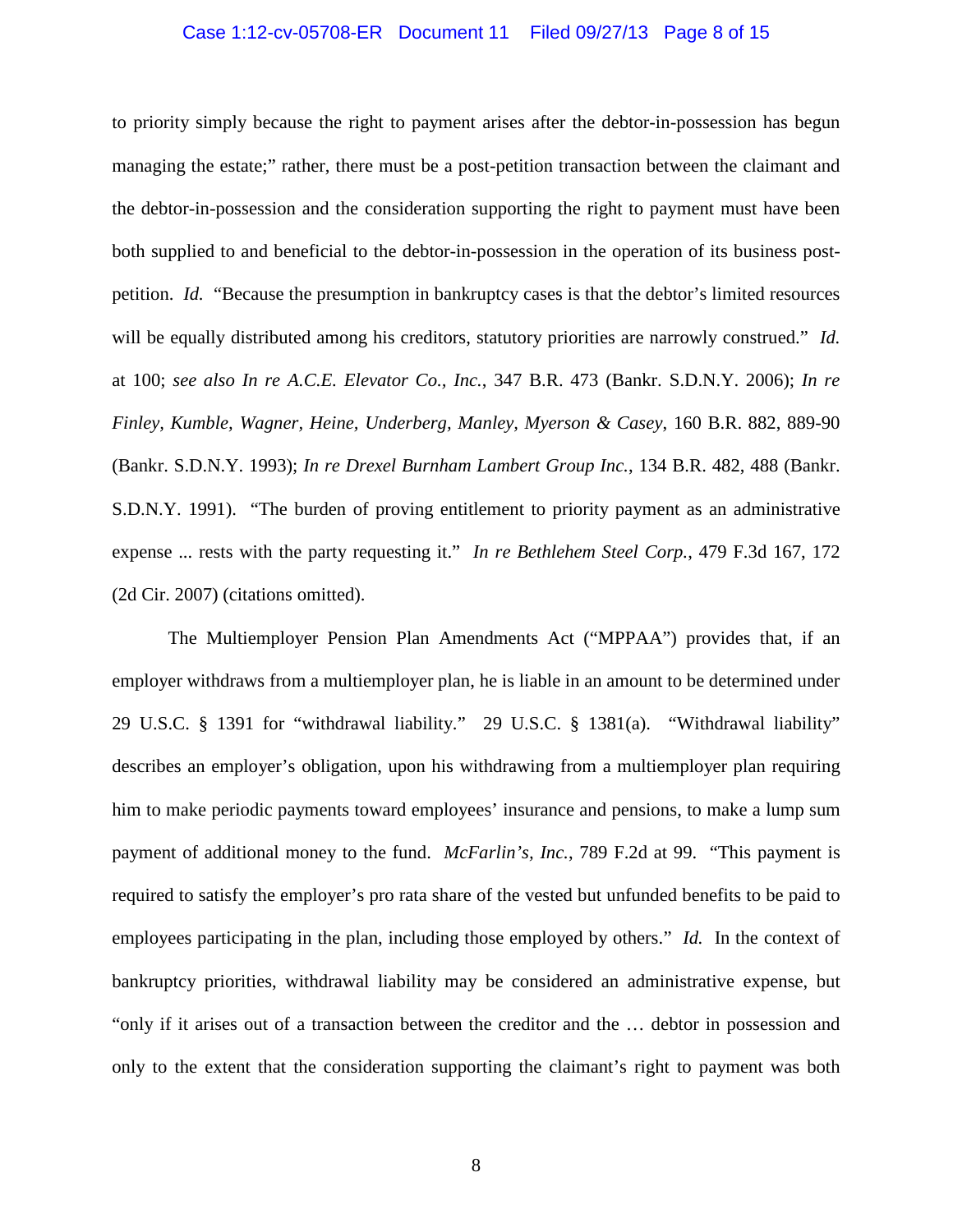### Case 1:12-cv-05708-ER Document 11 Filed 09/27/13 Page 9 of 15

supplied to and beneficial to the debtor-in-possession in the operation of the business." *In re Klein Sleep Products, Inc.*, 78 F.3d 18, 24-25 (2d Cir. 1996) (citing *McFarlin's*, 789 F.2d at 101) (quotations omitted). Otherwise, "withdrawal liability" will be deemed a general unsecured claim. 789 F.2d at 99-104.

# **i. Effect of Hostess's Termination from the B&C Fund**

The Bankruptcy Court correctly concluded that Appellant's claim for post-petition Pension Wage Deferrals is not entitled to administrative expense treatment because Hostess's obligation and ability to contribute to the B&C Fund ended *pre-petition* in December 2011, upon the B&C Fund trustees' termination of Hostess's status as an "employer" in the fund.

Appellant claims that the Bankruptcy Court "ignored general principles regarding the limited rights of third party beneficiaries" and thus erred in concluding that the actions of the B&C Fund, "a mere third-party beneficiary" to the CBAs, could extinguish the rights and obligations of the parties to the CBAs. Appellant's Br. at 7-8. Appellant also argues that the Bankruptcy Court discounted the body of federal case law holding that the trustees of multiemployer pension plans cannot alter the obligations of the parties to a CBA. *Id.* at 8 (citing, *e.g.*, *N.L.R.B. v. Amax Coal Co., a Dic. Of Amax, Inc.*, 453 U.S. 322, 336 (1981)). In addition, Appellant argues that the language of the Trust Agreement does not support the Bankruptcy Court's finding. According to Appellant, "when the Trustees terminated Hostess for delinquency under the Trust Agreement, their action was wholly unrelated to Hostess' continuing obligations to its employees under the CBA," and that "[a]lthough the CBAs incorporate the Trust Agreement, they are not subsumed by it." *Id.* at 15.Appellant thus claims that Hostess's obligations to contribute to the B&C Fund pursuant to the CBAs survived the B&C Fund's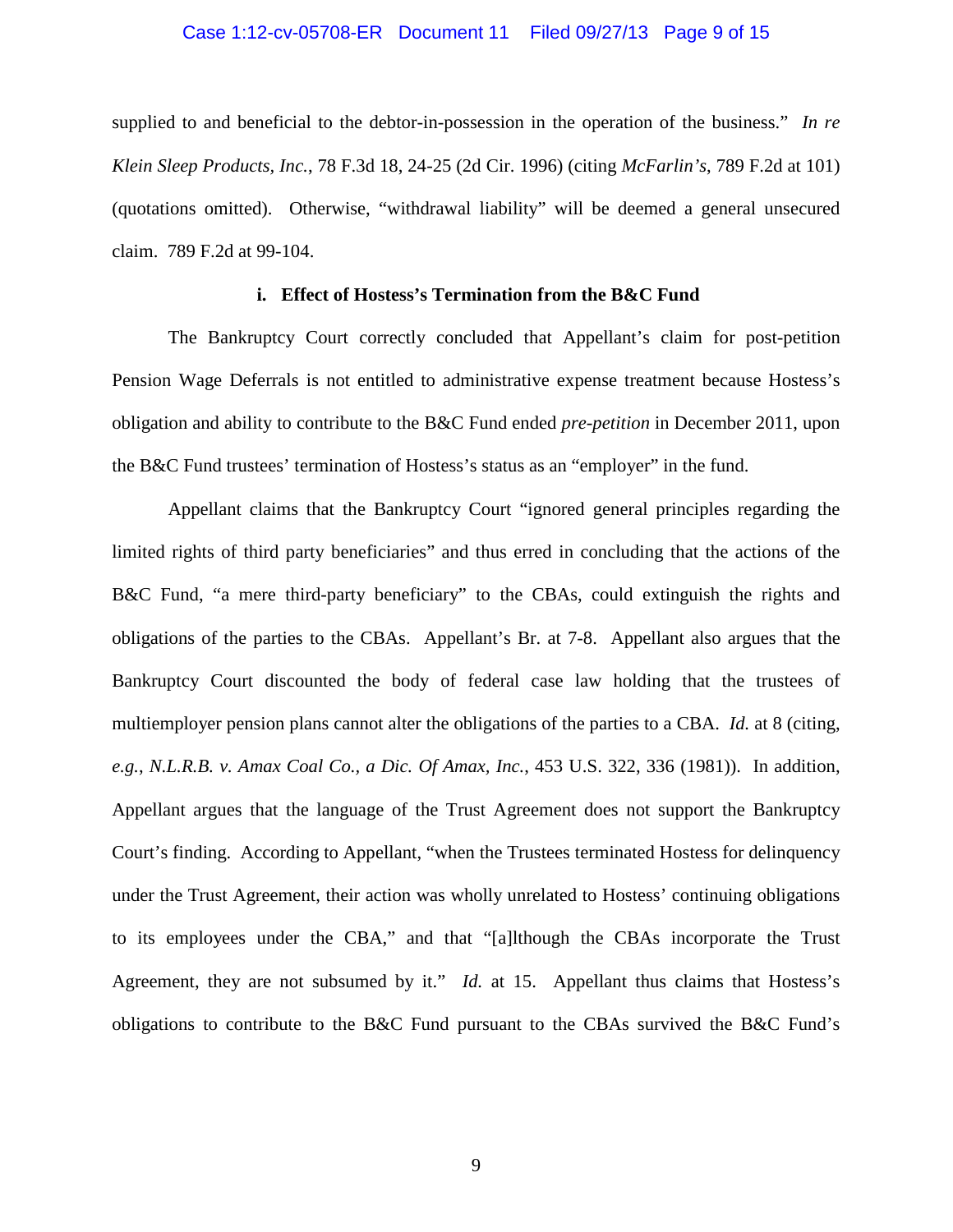# Case 1:12-cv-05708-ER Document 11 Filed 09/27/13 Page 10 of 15

decision to eject Hostess from the B&C Fund. Appellant has failed to provide a reason to disturb the Bankruptcy Court's findings.

The right to contribution by Hostess to the B&C Fund is established in provisions of the CBAs dealing with pension obligations. Hr'g Tr. 79:1 – 79:11. The CBAs require Hostess to make contributions to the B&C Fund, and the B&C Fund is the *exclusive* avenue through which the CBAs provide for contribution payments. The vast majority<sup>[6](#page-9-0)</sup> of the CBAs include language indicating that the clause in the CBA dedicated to pension benefits—again, which only provides for contributions *to the B&C Fund*—"encompasses the sole and total agreement between the Employer and the Union with respect to pensions or retirement." Hurt Decl.  $\P$  5, Ex. A (sample representative CBA at Art. XII: Pension). In addition, the CBAs expressly incorporate the Trust Agreement, which grants the trustees discretion to terminate an employer: "[a]n Employer shall cease to be an Employer within the meaning of [the Trust Agreement]…*as determined by the trustees*," when the employer is delinquent in contributions. Appellees' Br. at 7, Appendix A (Trust Agreement) (emphasis added).

The plain meaning of the language in a CBA determines an employer's obligation to a multiemployer fund. *See Bakery and Confectionery Union and Indus. Int'l Pension Fund v. Ralph's Grocery Co.*, 118 F.3d 1018, 1021 (4th Cir. 1997); *see also H&M Hennes & Mauritz LP v. Skanska USA Bldg., Inc.*, 617 F. Supp. 2d 152, 156 (E.D.N.Y. 2008) ("Under New York law, the intent of the parties expressed in a written contract governs, and the intent must be ascertained from the plain meaning of the language employed."). Based on the plain meaning of the language in the contracts at issue, the Bankruptcy Court correctly held that, for almost all relevant CBAs, "the employer's agreement to make payments to the pension fund pursuant to the [Trust Agreement] encompasses the sole and total agreement between the parties with respect to

<span id="page-9-0"></span> <sup>6</sup> All but three. *See* note 2, *supra*.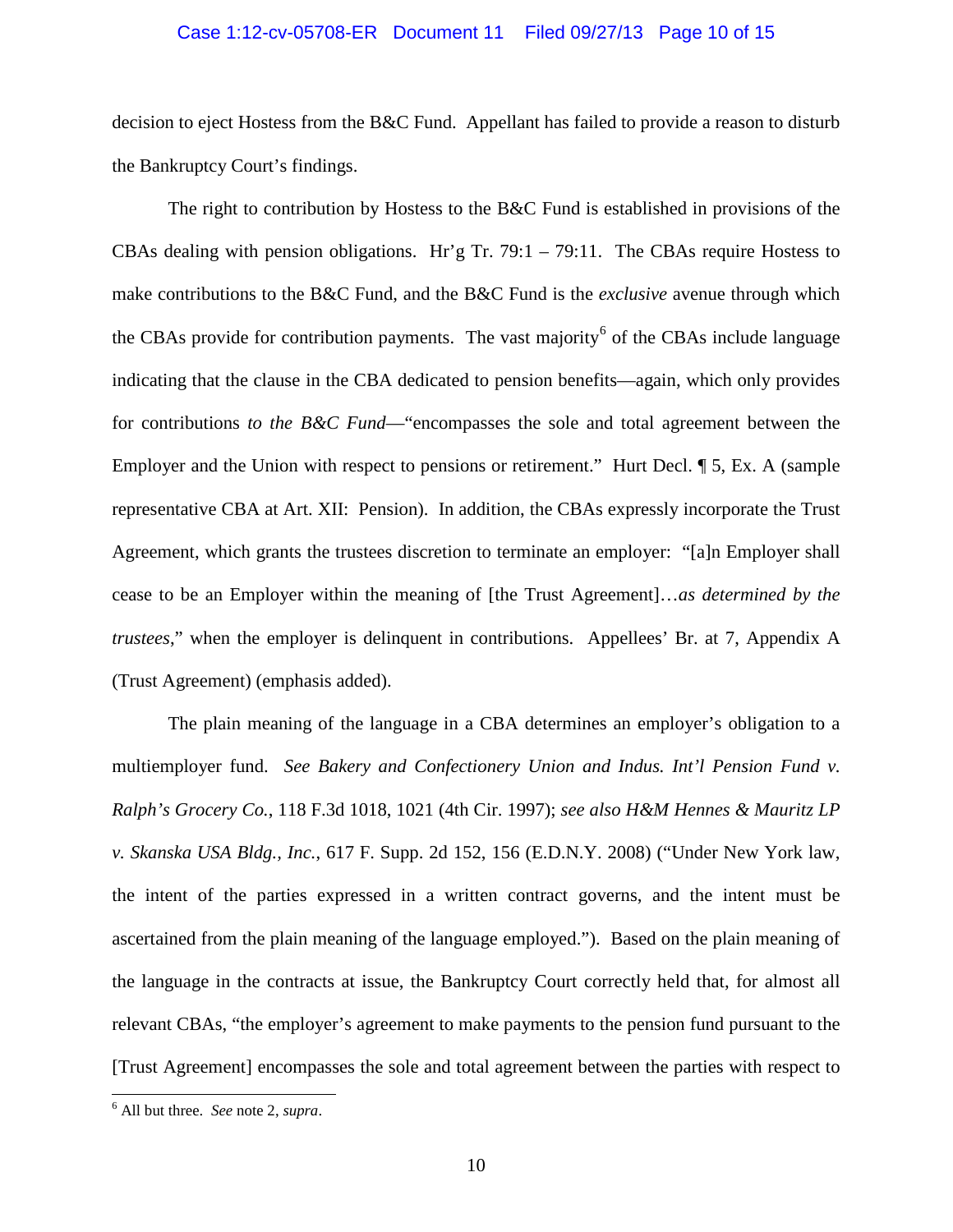# Case 1:12-cv-05708-ER Document 11 Filed 09/27/13 Page 11 of 15

the pension obligation under the CBA," and thus, the provisions of the Trust Agreement terminating Hostess's pension obligations govern, per the "express terms of the CBA." Hr'g Tr.  $87:3 - 87:16$ . The context here is not that of a pension fund trustee trying to intervene in the collective bargaining process or improperly modify contribution payment rates, as in *United Food & Commercial Workers v. Super Fresh Food Mkts. Inc.*, No. 04 Civ. 1266 (RMB), 2008 WL 3874304 (D.N.J. Aug. 19, 2008), cited by Appellant. Rather, the outcome of collective bargaining process between Hostess and BCT was that the parties chose to adopt CBAs that: (1) provided only one avenue for Hostess to make contributions—the B&C Fund; and (2) incorporated the Trust Agreement, which explicitly granted the trustees of the B&C Fund the power to expel Hostess from the B&C Fund. While it is true, as Appellant notes, that only the parties to the CBAs—Hostess and the unions—have the power to modify or rescind the CBAs, the B&C Fund trustees acted in a manner specifically approved by the CBAs and the Trust Agreement, and did not exceed the contractual bounds of their authority.

As the Bankruptcy Court noted, it is undisputed that, because Hostess remained delinquent on their pension benefit contributions for over 120 days, pursuant to its policy, the B&C Fund terminated Hostess from the B&C Fund, effective December 10, 2011. Accordingly, on December 10, 2011, pursuant to the terms of the Trust Agreement, Hostess ceased to be an "employer" as defined in the Trust Agreement. It is also undisputed that since December 10, 2011, the B&C Fund has not credited covered employees for the pension credits they have earned. Hr'g Tr. 85:23 – 86:5. Likewise, the B&C Fund's right to receive contributions from Hostess ended in December 2011. Appellant argues that Hostess is not excused from its obligation to pay pension wage deferrals under the CBAs due to the disjunctive nature of the termination clause in the Trust Agreement, but this argument also fails. Again, based upon the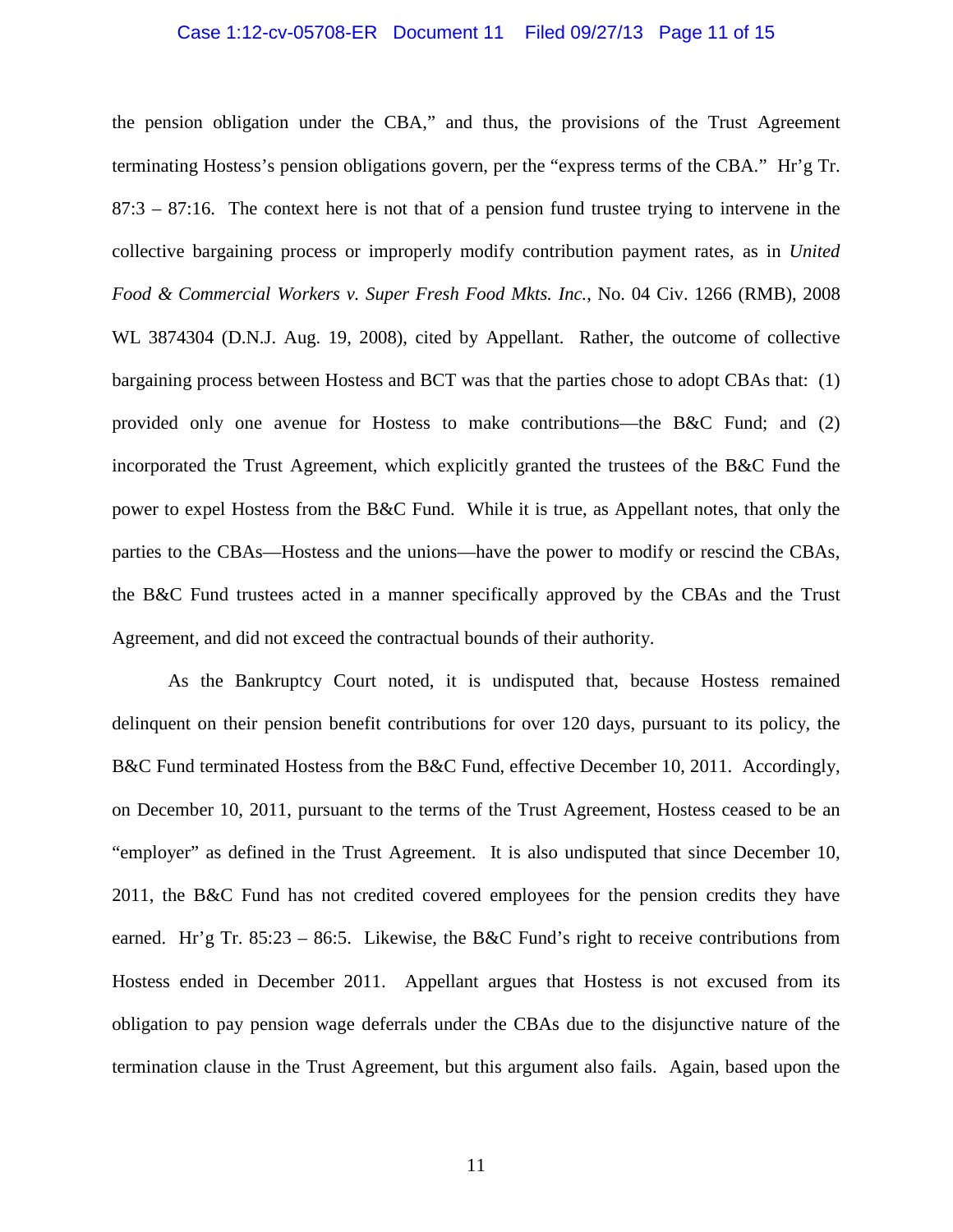# Case 1:12-cv-05708-ER Document 11 Filed 09/27/13 Page 12 of 15

plain language of the CBAs, which obligates the employer to make payments *to the B&C Fund*, rather than simply obligating the employer to "make payments," read in conjunction with the Trust Agreement, it is clear that an obligation to contribute to the B&C Fund cannot survive the Fund's decision to terminate the Employer.

Moreover, upon termination from the B&C Fund, Hostess was assessed withdrawal liability. As such, after December 10, 2011, Hostess was no longer required to contribute to the Fund except for on a withdrawal basis. Hr'g Tr. 86:6 – 86:13 (citing Trust Agreement, Art. V § 2, Art. XII, § 1). Hr'g Tr. 86:14 – 86:21. Here, as in *McFarlin's*, the consideration supporting withdrawal liability was *pre-petition* labor. 789 F.2d at 100. Appellant's proper claim, per *McFarlin's*, would not be for administrative expenses, but rather, for withdrawal liability which is not entitled to administrative expense priority. Hr'g Tr. 86:14 – 86:21; *Matter of Cott Corp.*, 47 B.R. 487 (Bankr. D. Conn. 1984) (pre-petition amount of "withdrawal liability" imposed on debtor by ERISA was a general, unsecured claim). Thus, the Bankruptcy Court correctly found that Hostess's withdrawal liability does not receive administrative expense priority. Hr'g Tr. 87:3 – 87:16.

### **ii. The Doctrine of Impossibility**

Three of the  $CBAs<sup>7</sup>$  $CBAs<sup>7</sup>$  $CBAs<sup>7</sup>$  lack the provision—included in the more than 100 other  $CBAs$  specifying that a specific CBA article or clause concerning pension benefits constitutes the "sole and total agreement between the parties." With respect to this small subset of CBAs, Judge Drain found that those agreements nonetheless "provide for an obligation to make the pension contribution to the pension fund and that contribution is, at this point, precluded by the actions of the pension fund." Hr'g Tr. 87:17 – 88:1.By the plain terms of those agreements, reasoned

<span id="page-11-0"></span><sup>&</sup>lt;sup>7</sup> BCT Local 37, Henderson Bake Shop CBA (Appendix C to Appellees' Br.); BCT Local 503, Fayetteville and Lumberton Route Sales Representatives and Thrift Stores CBA (Appendix D to Appellees' Br.); and BCT Local 372B, Indianapolis Bakery Outlet CBA (Appendix E to Appellees' Br.). *See also* Hr'g Tr. 87:19 – 87:24.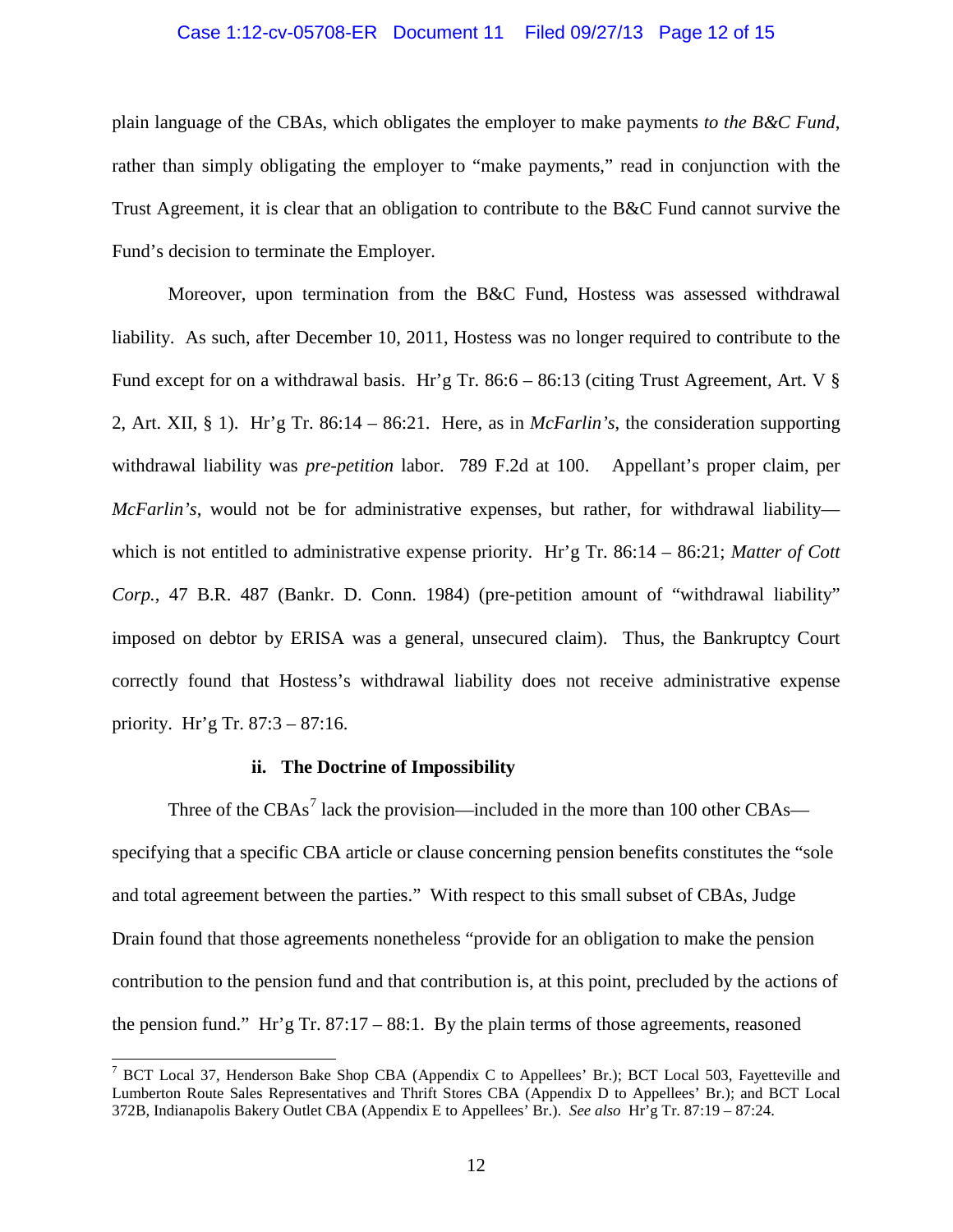# Case 1:12-cv-05708-ER Document 11 Filed 09/27/13 Page 13 of 15

Judge Drain, Hostess cannot make the required payments because the trustees of the B&C Fund's decision to terminate Hostess eliminated the only avenue through which Hostess might make such payments. Specifically, the Bankruptcy Court held that "[c]onsistent with the directive to construe administrative expenses narrowly and [the Bankruptcy Court's] belief that the B&C Fund was not compelled to terminate the Debtors' participation, but chose to do so," the doctrine of impossibility applies here. Hr'g Tr. 88:12 – 88:24.

The doctrine of impossibility excuses a party's contractual duty to perform when unforeseeable, supervening circumstances render performance impossible. *See, e.g.*, *United States v. Gen. Douglas MacArthur Senior Vill., Inc.*, 508 F.2d 377, 381 (2d Cir. 1974) ("In general impossibility may be equated with an inability to perform as promised due to intervening events, such as an act of state or destruction of the subject matter of the contract."); *Command Cinema Corp. v. VCA Labs, Inc.*, 464 F. Supp. 2d 191, 198 (S.D.N.Y. 2006).

The Bankruptcy Court's finding that the B&C Fund caused Hostess's expulsion from the B&C Fund, thereby creating the impossibility that excused Hostess's performance, is a finding of fact, and thus reviewable only for clear error. *Lowenschuss v. Kane*, 520 F.2d 255, 265-66 (2d Cir. 1975) ("Resolution of the defense of impossibility requires an examination into the conduct of the party pleading the defense in order to determine the presence or absence of such fault. In all but the clearest cases this will involve issues of fact.").

Appellant argues, as it did below, that because Hostess created the impossibility of performance by failing to make payments to the B&C Fund, which in turn resulted in its termination from the fund, Hostess cannot benefit from a defense of impossibility. Appellant's Br. at 15-20. Appellant's argument ignores the fact that the B&C Fund was the intervening cause of Hostess's termination from the Fund, and indeed, Appellant acknowledges that the

13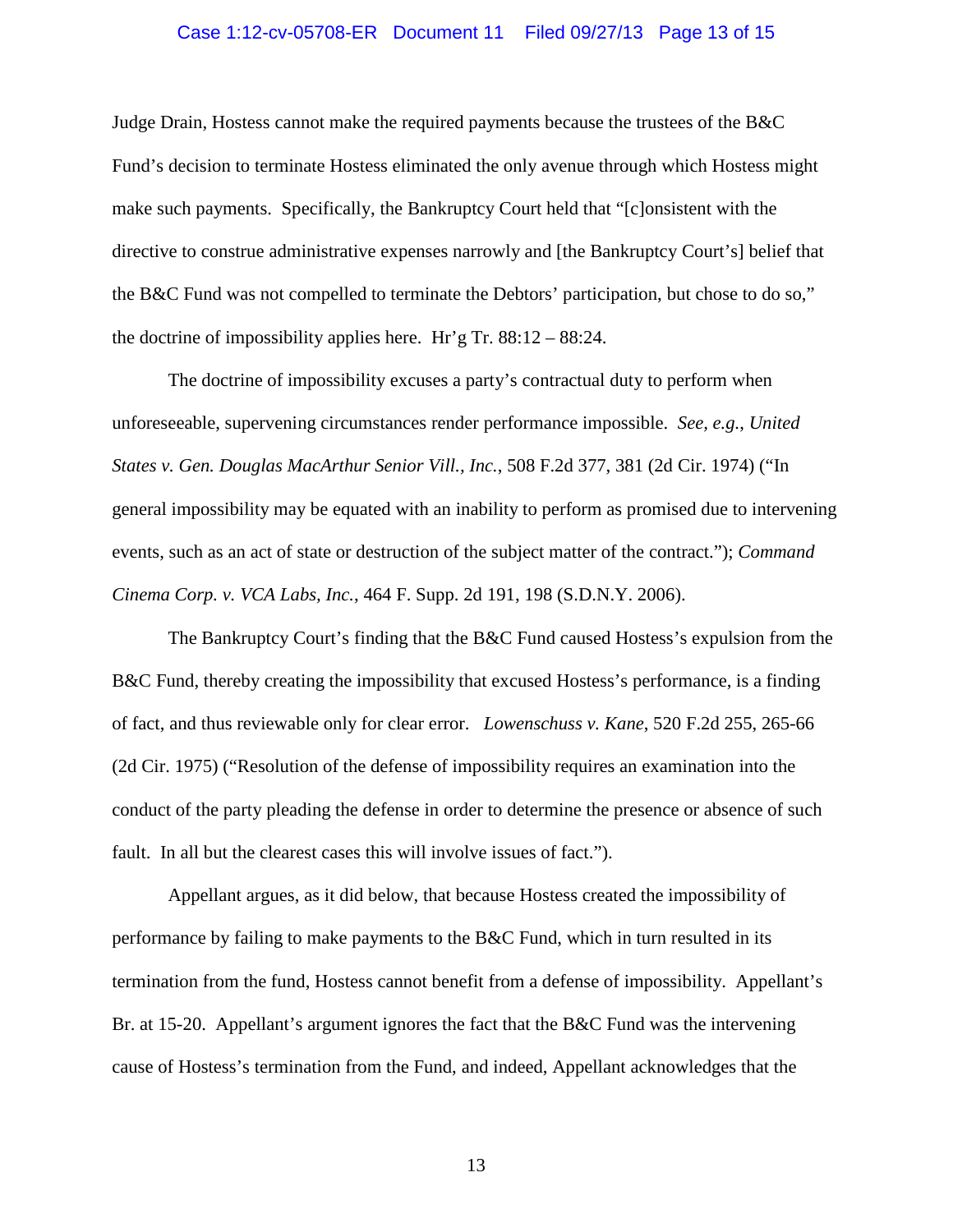# Case 1:12-cv-05708-ER Document 11 Filed 09/27/13 Page 14 of 15

B&C Fund partially "contributed to the present situation." Reply Br. at 7, Doc. 8. The Trust Agreement clearly provides the trustees of the B&C Fund with discretion to terminate employers, and does not require the trustees to expel delinquent employers. *See* Appellees' Br. at 7, Appendix A (Trust Agreement at Art. XII § 1). The trustees chose to exercise that discretion. *Id.* at Appendix J (Dec. 15, 2011 Termination Letter from Trustees). Accordingly, the Bankruptcy Court did not clearly err in finding that the B&C Fund caused Hostess's expulsion from the fund, and consequent inability to perform.

# **iii. Feasibility of Appellant's Remedy**

The Bankruptcy Court opined that it is unclear that reinstatement "could be done unilaterally over the automatic stay of Section 362 of the bankruptcy code in that such a unilateral act would, in fact, elevate … a withdrawal claim … [which would] be paid in tiny bankruptcy dollars … into a hundred cent post-petition claim." Hr'g Tr. 88:25 – 89:10. Given that the Bankruptcy Court correctly found that Hostess did not have any obligation to perform, or in the alternative, was excused from such an obligation, the Court need not address the Bankruptcy Court's findings that the remedy sought by Appellant—payment directly to employees or reinstatement of Hostess into the B&C Fund—is not necessarily feasible.<sup>[8](#page-13-0)</sup>

The foregoing findings by the Bankruptcy Court will not be disturbed.

<span id="page-13-0"></span><sup>&</sup>lt;sup>8</sup> The Bankruptcy Court's finding does not preclude Hostess, "in the context of either resolving the 1113 motion or in negotiating a new [CBA], [from] agree[ing] on terms that would either make the fund or the union whole or some subset of that." H'rg Tr. 89:11 – 89:18. Thus, even though administrative expense priority is unavailable to Appellant for Pension Wage Deferrals, Appellant will not necessarily be left without a remedy.